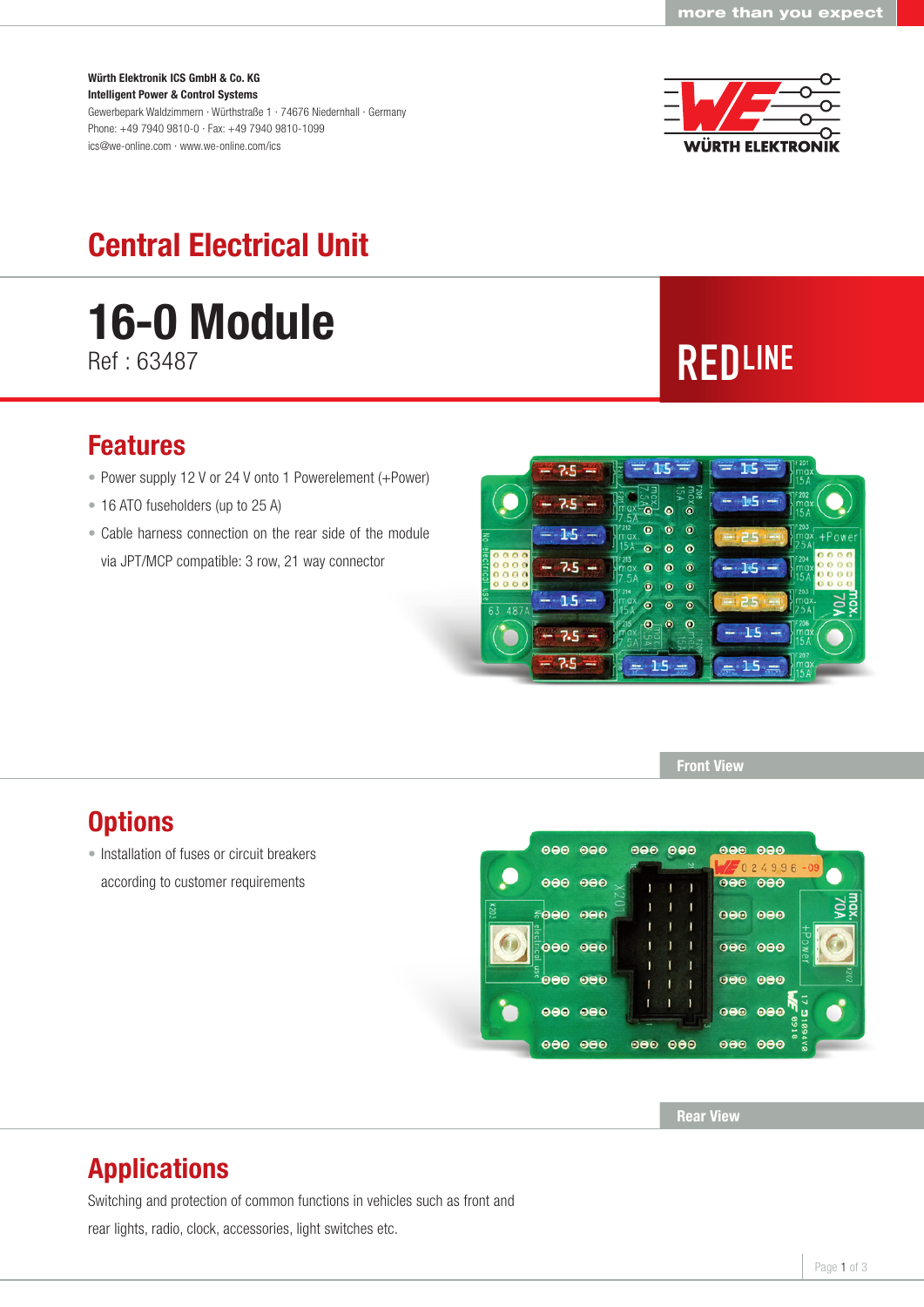

### Central Electrical Unit 16-0 Module

#### **Dimensions**



#### Technical Data

| Temperature range             | $-40$ °C to $+80$ °C                                           |
|-------------------------------|----------------------------------------------------------------|
| Max. supply current           | Max. 85 A by 80 $\degree$ C ambient                            |
| Output connection             | JPT/MCP compatible, 3 row / 18 way yellow connector            |
| Input connection (power stud) | Powerelement female M5 16 pins<br>Max. mounting torque: 2.2 Nm |